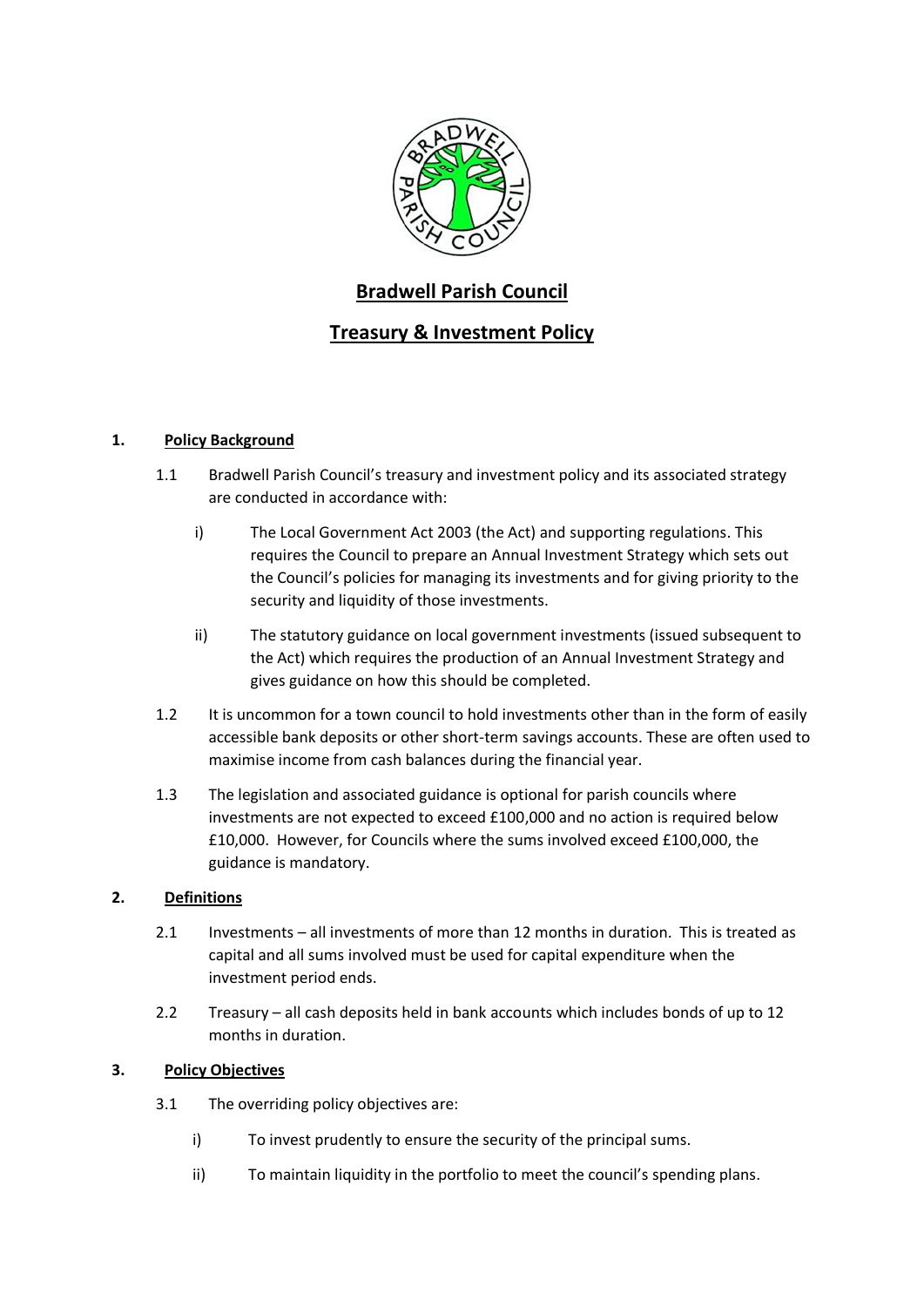- iii) To mitigate risk.
- iv) To seek the optimum returns available whilst remaining consistent with the proper levels of security and liquidity.

### **4. Investment Policy**

- 4.1 The Council will not hold funds other than in bank accounts or deposit bonds of 12 months or less in duration.
- 4.2 No investments will be made in stocks and shares

### **5. Treasury Policy**

- 5.1 The Council will hold **all** its funds as cash deposits in banks accounts or bonds or with CCLA Public Sector Deposit Fund
- 5.2 A business account will be maintained with sufficient funds for day to day transactions and to receive the precept and business income.
- 5.3 The maximum of the council's cash deposits which may be held with one institution must not exceed 60%.

Any exception to this limit must be approved by full council

- 5.4 Full Council approval is required if a deposit is with an institution with which the council does not already hold an account. The RFO has delegated authority to deposit funds with any of the council's existing bankers and report this back to the council.
- 5.5 A procedure for making a deposit can be found in Appendix A